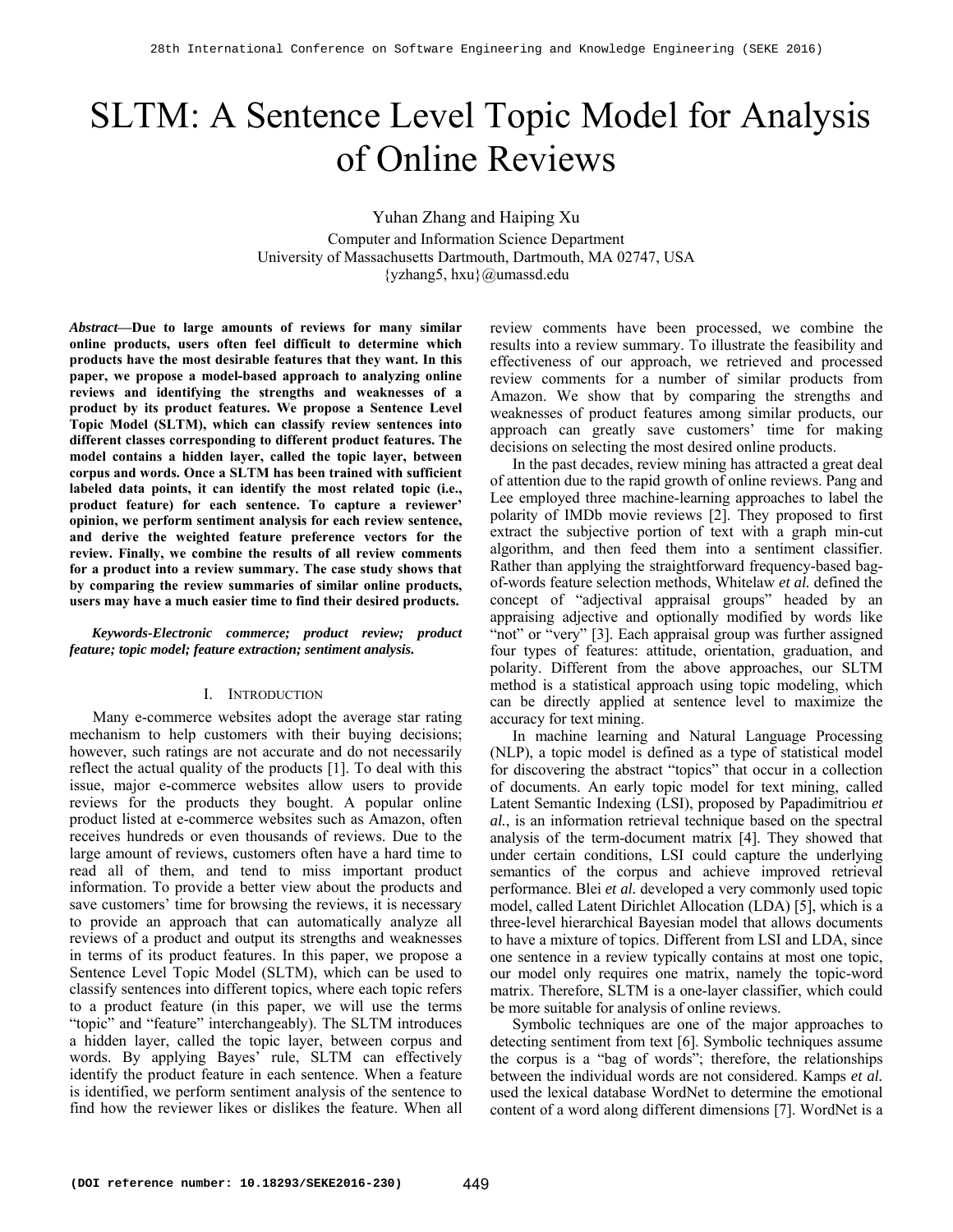large lexical database of words containing nouns, verbs, adjectives and adverbs, which are grouped into sets of cognitive synonyms (synsets) that describe different concepts. Based on WordNet, SentiWordNet has been developed as an extended lexical resource for opinion mining [8]. To support sentiment analysis, SentiWordNet assigns each synset of WordNet three sentiment scores, namely positivity, negativity and objectivity. In this paper, we adopt a similar tool called the Stanford CoreNLP toolkit, which supports most of the common core NLP functions, including Part-Of-Speech (POS) tagger and sentiment analysis [9].

## II. TOPIC MODEL BASED REVIEW ANALYSIS

#### *A. A Framework for Sentence Level Topic Modeling*

The framework for sentence level topic modeling of online product reviews consists of four major parts, namely review preprocessing, feature extraction, sentiment analysis, and product summary. As shown in Fig. 1, the system is flexible and highly modularized, which supports processing a collection of reviews for a certain online product. The reviews can be processed either sequentially or in parallel as we consider them being written by independent customers.



Figure 1. A framework for sentence level topic modeling

To identify product features and analyze sentiment, we first collect the reviews for a class of online products *P* (e.g. camera). Then we define a set of product features for *P*. As shown in Fig. 1, the input of the framework is a collection of reviews for product  $p \in P$ , and the output is a product summary that specifies the weighted feature preference for each predefined product feature. In the review preprocessing module, a review is split into a number of sentences that are parsed and tagged using an NLP tool. The tagged sentences are then sent to the feature extraction modules, where we use SLTM to calculate the probability of each feature. If a feature is identified in a sentence, the feature extraction module outputs the sentence to the sentiment analysis module. The sentiment analysis module then calculates a feature score for the sentence as an integer between 0-4, where 0 representing very negative and 4 representing very positive.

Once we calculated the weighted feature scores for each review *r*, we combine them in feature preference vectors, and derive the product summary that shows how strongly each of the product features is supported or not supported by buyers.

## *B. Review Preprocessing*

The review preprocessing module processes a single review each time. Using Standford CoreNLP sentence split toolkit, a review is split into a number of sentences. During this process, sentences with less than two words are ignored since a meaningful sentence should at least have a topic word and a sentiment word. Then we use Standford CoreNLP POS tagger to indicate each word in the sentence as noun, verb, adjective, adverb or other tags. We use the following sentence as an example to show how POS tagger parses a sentence:

# *"The display is nice and big."*

Using the CoreNLP toolkit, the parser outputs the sentence with the following POS tags:

In the above tagged sentence, the tags DT, NN, VBZ, JJ, and CC stand for "Determiner", "Noun", "Verb, third person singular present", "Adjective", "Coordinating Conjunction", respectively. After detecting all sentences in a review and parsing each sentence with POS tags, we save each sentence along with the POS tag information into a local file, which will be used to identify product features as described in the following sections.

Based on our observation, a topic in a sentence is usually determined by nouns or adjectives. Thus we can simplify the model by using POS tags to get rid of those noise data (words such as "You", "I", "a", "the", etc.). As in LSA, we consider a sentence a "bag of words". Therefore, we output only the words with tag NN or JJ to the feature extraction module for further processing. In addition, for each word, we consider the lemma only, which is the dictionary form of a set of words. For example, words "likes", "like", "liked" are forms of the same lexeme, with "like" as the lemma.

#### III. FEATURE INDETICATION USING SLTM

#### *A. Topic-Word Matrix*

To develop a topic model for product type *P*, we predefine a list of product features based on customers' interests as well as product specification. The predefined features are considered different topics in our topic model. Suppose we have defined *K* features for *P*. We create a *topic-word* matrix Φ with *K* rows and *V* columns, where *V* is a dynamic number that increases by 1 each time a new word appears. Initially, Φ has *K* rows and 0 column, which is an empty matrix due to the emptiness of the initial vocabulary list. After the matrix has been expanded, each row of the matrix represents the distribution of words in the corresponding topic, while each column indicates how the corresponding word has co-occurred with different topics. The elements of Φ are defined as follows.

 $\Phi_k$ : distribution of words in topic *k* (*k* ranges from  $0 \sim K$ -1)

Φ[*k*, *w*]: counts of word *w* occurring in topic *k* (*w* ranges from  $0 \sim V$ -1)

The matrix is used to record topic-word co-occurrence information with each cell initially set to 0. To expand the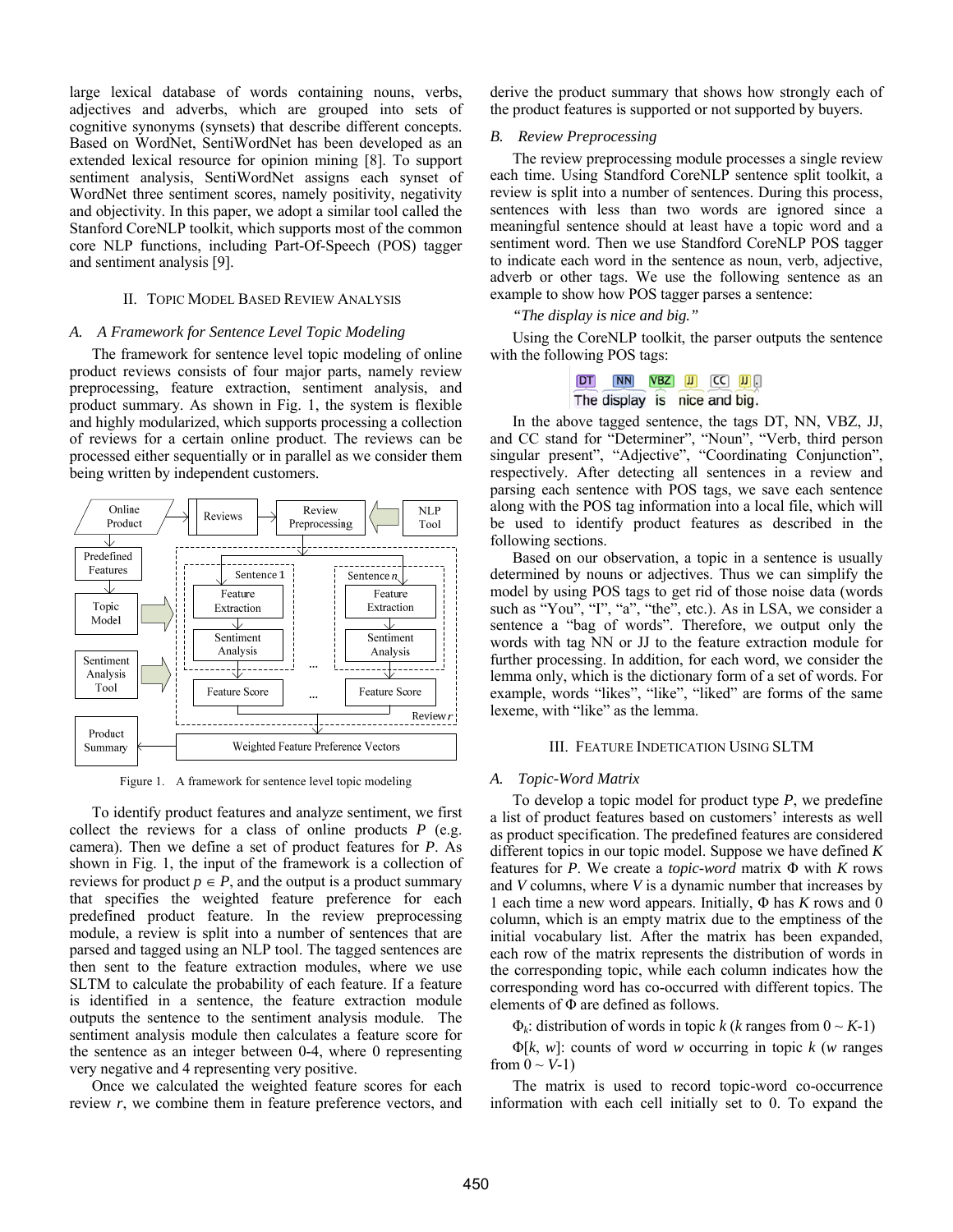column (vocabulary) in matrix  $\Phi$  and increase the number in each cell of Φ, we first manually create a training dataset with labeled sentences as follows.

For a review sentence, we tag it with proper product feature if it contains one. For example, the sentence "The display is nice and big." describes the product feature "ViewScreen"; therefore, we put a "#ViewScreen" tag at the end of this sentence:

"*The display is nice and big.*" #ViewScreen

Similarly, we can label the following two review sentences in the same way:

"*They had the best price on the camera, and got it here on time!*" #Price

"*It is also much easier to see camera settings on the big LCD.*" #ViewScreen

Note that a customer may use various words or phrases to describe a feature. For example, words or phrases "display" and "big LCD" all refer to the same feature "ViewScreen".

Since only nouns and adjectives are considered inputs of the topic model, each labeled data point is defined as a bag of nouns and adjectives with its associated feature tag. For example, the data points for the aforementioned three tagged sentences are recorded as follows:

"*display, nice, big*" #ViewScreen "*best, price, camera, time*" #Price "*easy, camera, setting, big, LCD*" #ViewScreen

The procedure for setting up the topic-word matrix  $\Phi$  is presented as Algorithm 1. In this algorithm, we first initialize Φ with the vocabulary list *vl* being empty. Then for each data point *d*, let *f* be the feature (tag) of *d*, and *topicIndex* be the index of *f* in the topic list *tl*. For each word *w* in *d*, check if *w* appears in *vl*. If *w* is in *vl*, let *wordIndex* be the index of *w*; otherwise, add *w* to *vl* and expand Φ by one column for the new word *w*, and let *wordIndex* be the index of the last column of the matrix. Finally, the topic-word co-occurrence count Φ[*topicIndex*][*wordIndex*] is increased by one. Note that the topic-word matrix Φ can be updated in the same way when more labeled data points become available.

**Algorithm 1: Set up Topic-Word Matrix** Φ

**Input:** Matrix Φ, topic list *tl*, vocabulary list *vl*, and a training dataset **Output:** updated matrix Φ

1. Initialize matrix Φ with *vl* as an empty list 2. **for each** data point *d* from the training dataset

- 3. let *f* be the feature of *d*, and *topicIndex* be the index of *f* in *tl*
- 4. **for each** word *w* in *d*

```
5. if vl contains w
```
- 6. let *wordIndex* be the index of *w* in *vl*
- 7. **else**
- 8. add *w* to *vl*, add 1 column to  $\Phi$ , and set *wordIndex* = |*vl*| 1 9. increase Φ[*topicIndex*][*wordIndex*] by 1
- 10. **return** matrix Φ

#### *B. Feature Identification*

Once we have updated the topic-word matrix using all data points from the training dataset, we can use it as a discriminative model to classify sentences into different class.

Let  $T_0$ , ...,  $T_{K-1}$  be the list of topics, and  $P(T_k)$ , where  $0 \le k$  $\leq K-1$ , be the probability that topic  $T_k$  appears in a sentence. The probability  $P(T_k)$  can be calculated as in Eq. (1).

$$
P(T_k) = \frac{N(T_k)}{\sum_{i=0}^{K-1} N(T_i)}
$$
(1)

where  $N(T_k)$  is the number of times that topic  $T_k$  has appeared in the training dataset, and  $\sum_{i=0}^{K-1} N(T_i)$  is the total number of data points in the training dataset. Obviously,  $\sum_{k=0}^{K-1} P(T_k) = 1$ .  $\int_{i=0}^{K-1} N(T_i)$ 

Let  $P(T_k | S)$  be the probability that topic  $T_k$  appears given sentence *S*, where  $0 \le k \le K-1$ , and  $\sum_{k=0}^{K-1} P(T_k | S) = 1$ . Assume each sentence has at most one topic, and the topic of sentence *S Topic\_S* can be determined by Eq. (2).

*Topic* 
$$
S = \begin{cases} T_m & \text{if } P(T_m | S) > 0.5 \\ Null & \text{otherwise} \end{cases}
$$
 (2)  
where  $P(T_m | S) = \max(P(T_1 | S), P(T_2 | S), ..., P(T_K | S))$ 

Note that in Eq. (2), 0.5 is the threshold for topic identification. If there is a tie for determining  $T_m$ , none of the topics satisfies the condition  $P(T_k | S) > 0.5$ . In this case, the topic of sentence *S* is determined as "*Null*".

Now consider the calculation of probability of sentence *S* having topic  $T_k$ . By the Bayes' rule,  $P(T_k | S)$  can be calculated as in Eq. (3.1).

$$
P(T_k | S) = \frac{P(S | T_k)^* P(T_k)}{P(S)}
$$
(3.1)

As we treat *S* as a "bag of words", where each word has a unigram meaning, to simplify our model, we consider the words bring independent from each other. Let *S* be {*w*1,  $..., w_n$ . Eq. (3.1) can be rewritten as in Eq. (3.2).

$$
P(T_k | S) = \frac{P(w_1, ..., w_n | T_k)^* P(T_k)}{P(w_1, ..., w_n)}
$$
(3.2)

where  $P(w_1,..., w_n | T_k)$  and  $P(w_1,..., w_n)$  are defined as in Eq.  $(4.1 - 4.2)$ .

$$
P(w_1, ..., w_n | T_k) = \prod_{i=1}^n P(w_i | T_k)
$$
\n(4.1)

$$
P(w_1, ..., w_n) = \Pi_{i=1}^n P(w_i)
$$
\n(4.2)

Note that  $P(w_i | T_k)$ , where  $1 \le i \le n$ , is the probability that word  $w_i$  appears in a sentence given topic  $T_k$ . Since  $\Phi_k$  is the distribution of words in topic  $T_k$ ,  $P(w_i | T_k)$  can be calculated as in Eq. (5).

$$
P(w_i | T_k) = \frac{\Phi[k, i]}{\sum_{l=0}^{V-1} \Phi[k, l]}, \text{where } 1 \le i \le n \tag{5}
$$

where  $\sum_{l=0}^{V-1} \Phi[k, l]$  is the sum of word counts in topic  $T_k$ . Since each  $P(w_i | T_k)$  could be a very small decimal, to avoid accuracy overflow errors in calculating  $P(w_1, ..., w_n | T_k)$ , we first calculate the logarithm of  $P(w_1, ..., w_n | T_k)$  as in Eq. (6.1), and then derive  $P(w_1, ..., w_n | T_k)$  as in Eq. (6.2).

$$
\ln(P(w_1, ..., w_n | T_k)) = \sum_{i=1}^n (\ln(\Phi[k, i]) - \ln(\sum_{l=0}^{V-1} \Phi[k, l])) (6.1)
$$

$$
P(w_1, ..., w_n | T_k) = e^{\ln(P(w_1, ..., w_n | T_k))}
$$
(6.2)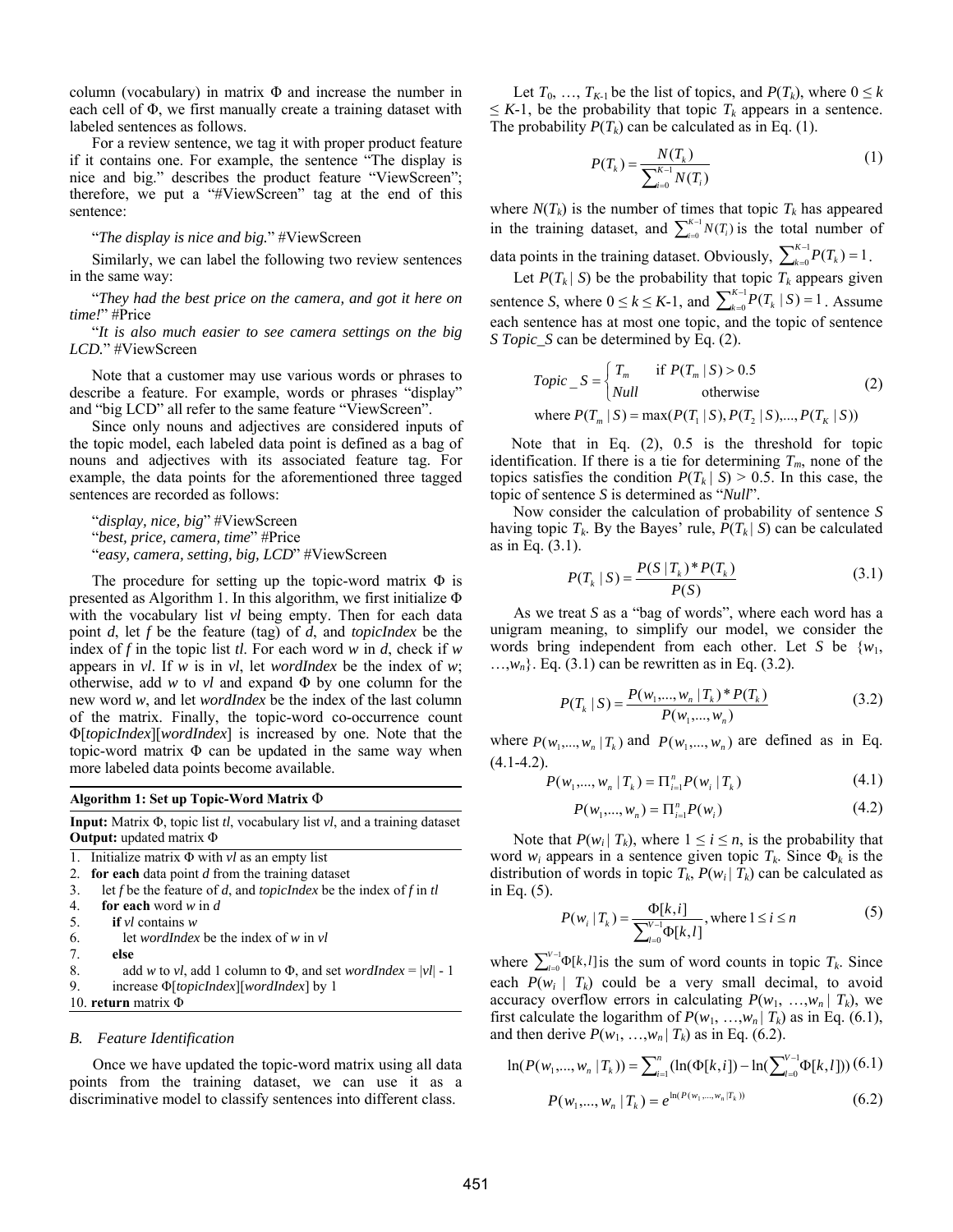Finally,  $P(w_i)$ , where  $1 \le i \le n$ , is the probability that word  $w_i$  appears in a sentence.  $P(w_i)$  can also be calculated using the topic-word matrix; however, the calculation of  $P(w_i)$  is not necessary, as it is a constant for all topics, so is  $P(w_1, w_1, ...$ *w<sub>n</sub>*). Since  $\sum_{k=0}^{K-1} P(T_k | S) = 1$ , we can calculate  $P'(T_k | S)$  as in  $_{k=0}^{K-1}P(T_k | S) = 1$ 

Eq. (7.1), and then normalize it into 
$$
P(T_k | S)
$$
 using Eq. (7.2).  
\n
$$
P'(T_k | S) = P(w_{k+1}, w_{k+1}, w_{k+1}, w_{k+1}, w_{k+1}, \ldots, w_{k+1}, w_{k+1}, \ldots, w_{k+1}, w_{k+1}, \ldots, w_{k+1}, w_{k+1}, \ldots, w_{k+1}, w_{k+1}, \ldots, w_{k+1}, w_{k+1}, \ldots, w_{k+1}, w_{k+1}, \ldots, w_{k+1}, w_{k+1}, \ldots, w_{k+1}, w_{k+1}, \ldots, w_{k+1}, \ldots, w_{k+1}, \ldots, w_{k+1}, \ldots, w_{k+1}, \ldots, w_{k+1}, \ldots, w_{k+1}, \ldots, w_{k+1}, \ldots, w_{k+1}, \ldots, w_{k+1}, \ldots, w_{k+1}, \ldots, w_{k+1}, \ldots, w_{k+1}, \ldots, w_{k+1}, \ldots, w_{k+1}, \ldots, w_{k+1}, \ldots, w_{k+1}, \ldots, w_{k+1}, \ldots, w_{k+1}, \ldots, w_{k+1}, \ldots, w_{k+1}, \ldots, w_{k+1}, \ldots, w_{k+1}, \ldots, w_{k+1}, \ldots, w_{k+1}, \ldots, w_{k+1}, \ldots, w_{k+1}, \ldots, w_{k+1}, \ldots, w_{k+1}, \ldots, w_{k+1}, \ldots, w_{k+1}, \ldots, w_{k+1}, \ldots, w_{k+1}, \ldots, w_{k+1}, \ldots, w_{k+1}, \ldots, w_{k+1}, \ldots, w_{k+1}, \ldots, w_{k+1}, \ldots, w_{k+1}, \ldots, w_{k+1}, \ldots, w_{k+1}, \ldots, w_{k+1}, \ldots, w_{k+1}, \ldots, w_{k+1}, \ldots, w_{k+1}, \ldots, w_{k+1}, \ldots, w_{k+1}, \ldots, w_{k+1}, \ldots, w_{k+1}, \ldots, w_{k+1}, \ldots, w_{k+1}, \ldots, w_{k+1}, \ldots, w_{k+1}, \ldots, w_{k+1}, \ldots, w_{k+1}, \ldots, w_{k+1}, \ldots, w_{k+
$$

$$
P'(T_k | S) = P(w_1, ..., w_n | T_k)^* P(T_k)
$$
 (7.1)

$$
P(T_k | S) = \frac{P'(T_k | S)}{\sum_{i=0}^{K-1} P'(T_k | S)}
$$
(7.2)

#### IV. SENTIMENT ANALYSIS AND REVIEW SUMMARY

#### *A. Sentiment Analysis*

Once we have extracted product features from review sentences, the next task is to analyze the customer's preference of the extracted feature. Here we utilize Stanford Sentiment Analysis toolkit for this purpose. Stanford Sentiment Analysis model uses a type of Recursive Neural Network (RNN) based on the grammatical structure of a sentence. The training data set of this model is from Stanford Sentiment Treebank, and it is worth mentioning that users can help to improve this model while using it. The toolkit first split the sentence into phases, then phrases into words. For the sentiment calculation, the toolkit uses bottom up algorithm, which calculates the sentiment for each word first, then for each phrase, and eventually for the whole sentence. Since we assume one sentence contains only one topic, the sentiment score of whole sentence is also the score for the topic. According to reference [10], the model's accuracy on a single sentence classification is above 80%, while the accuracy of predicting fine-grained sentiment for all phrases could be even higher.

# *B. Review Summary*

Our approach is to extract features and calculate sentiment scores at the sentence level. Once we have recorded the feature score for each sentence, we can summarize the user preferences of the predefined product features for a certain product. The summarization is based on the procedure for combining weighted feature preference scores, which is described as in Algorithm 2.

#### **Algorithm 2: Feature Preference Score Combination**

**Input:** Feature scores of all reviews for product *p* **Output:** Vectors LIKE and DISLIKE indicating how customers like or dislike product *p*, respectively, in terms of the product features.

- 1. initialize two *K*-dimension vectors LIKE and DISLIKE to 0.
- 2. **for each** review *r* for product *p*
- 3. initialize *K*-dimension vector PREFER to 0.
- 4. **for each** sentence *s* in *r*
- 5. let *f* be the feature in *s*, and *tIndex* be the index of feature *f* in the vectors; let *sentiScore* be the sentiment score of *s* 6. **switch** *sentiScore*
- 
- 7. **case** 0: PREFER[*tIndex*] = -1; break; // very negative 8. **case** 1: PREFER[*tIndex*] = -0.7; break; // negative **case** 1: PREFER $[tIndex] = -0.7$ ; break; // negative
- 9. **case** 2: PREFER $[tIndex] = 0$ ; break; // neutral
- 10. **case** 3: PREFER[*tIndex*] = 0.7; break; // positive
- 11. **case** 4: PREFER[*tIndex*] = 1; break; // very positive
- 12. **for each** element *i* in PREFER, where  $0 \le i \le K-1$
- 13. **if**  $PREFER[i] > 0$  LIKE[i] +=  $PREFER[i]$
- 14. **else** DISLIKE[i] += PREFER[i] \* (-1)
- 15. **return** vectors LIKE and DISLIKE

In Algorithm 2, all review results are combined to evaluate how customers like or dislike the predefined product features of a product. Note that if a review contains multiple review sentences related to feature *f*, according to the algorithm, only the last sentence given by the reviewer is considered.

#### V. CASE STUDY

To demonstrate the feasibility of our approach, we use an example of online products from Amazon website. The product type is camera, with listed online product such as "Nikon Coolpix L300 Digital Camera (Black)." Although the products we selected are good ones due to their high average star ratings, customers will still want to know different features of the products. For example, does the battery last long enough or is the camera small and light enough for a long trip? By analyzing the review comments, our approach may help customers to answer such questions.

## *A. Product Featues*

To evaluate the product features of digital camera, we define 9 customer-interested features as well as a "Null" feature, listed as follows.

- 1. **Null**: is a dummy feature that indicates a sentence having no specific topic.
- 2. **Lens**: is an optical device on a camera that can change the focus of a light beam through refraction. The quality of lens has a strong impact on the quality of the camera.
- 3. **SizeWeight**: refers to the appearance of a camera in terms of its size and/or weight.
- 4. **Price**: indicates whether the price of the camera is reasonable or not.
- 5. **Resolution**: is a feature of picture quality, and higher resolution typically indicates higher picture quality.
- **Stabilization**: is a feature that indicates whether a camera can effectively prevent or compensate for unwanted camera movement.
- 7. **Accessory**: refers to the quality or availability of camera accessories, such as the quality of battery and the availability of SD card option.
- 8. **Shutter**: is a device associated with a camera that allows light to pass for a determined period of time.
- 9. **ViewScreen**: also known as LCD or viewfinder, which is a device used to display images.
- 10. **Mode**: refers to manual mode or automatic mode that can be used in various situations.

Note that the "Null" feature is a dummy one indicating that a sentence does not describe any feature of the camera. For example, sentences such as "I love this camera so much," "My last camera was the Canon Powershot A495," or "So happy I got this," do not make comments on any product feature. Instead, they simply either state a fact or express a general feeling about the camera.